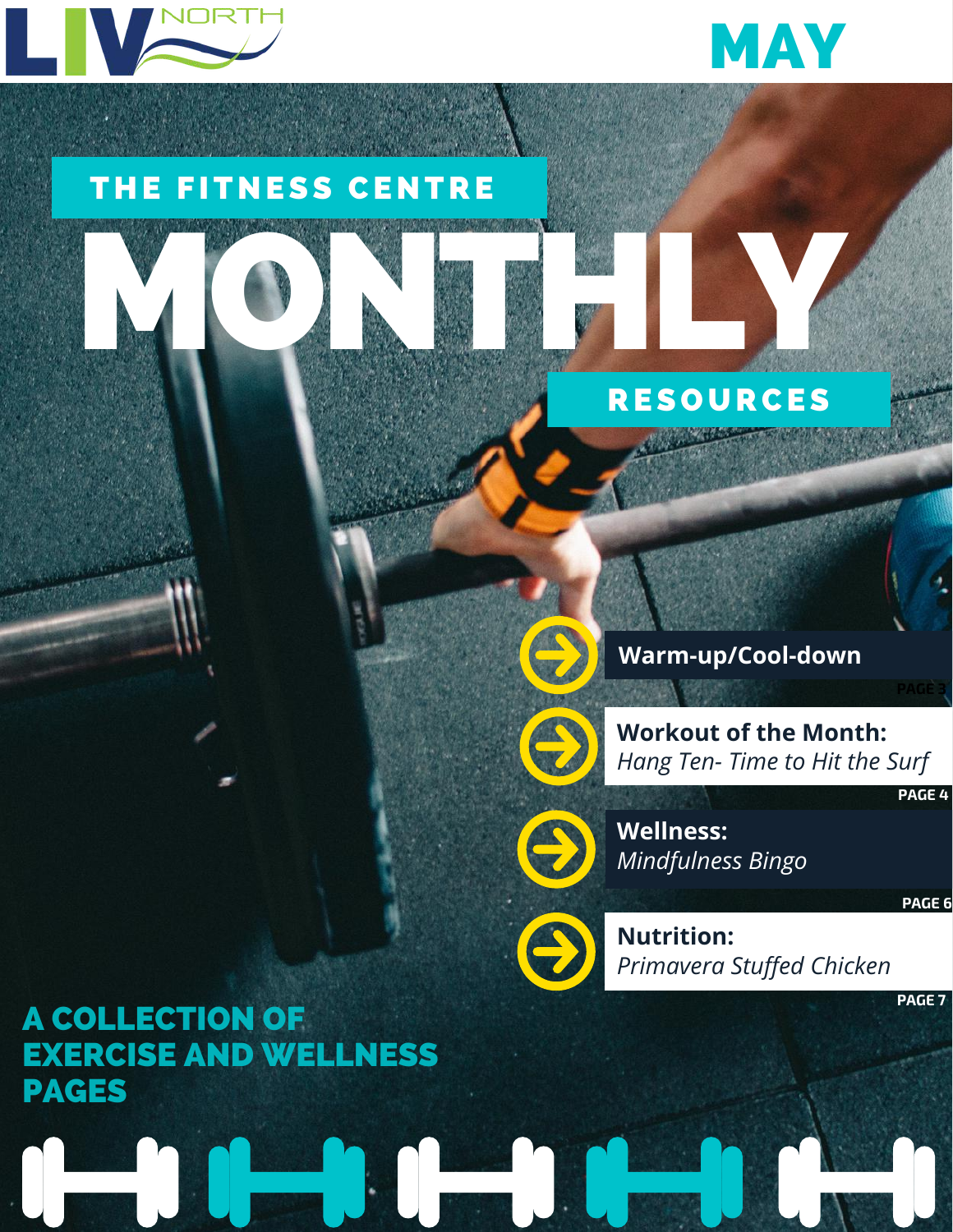

### DISCLAIMER

*Please consult your physician before starting any exercise programs. Go at your own intensity and listen to your body. Stop immediately if you feel faint or any pains. The listed workouts are examples only and may not be suitable for everyone. Ask the fitness centre staff if you have any questions on the exercises or for alternatives.*

### CONTACT US

#### **QUADREAL FITNESS CENTRE STAFF**



**BRADEN BWENAAS@LIVNORTH.COM**



**ROSS RWILLIAMS@LIVNORTH.COM**



**LEX LMCMILLAN@LIVNORTH.COM**

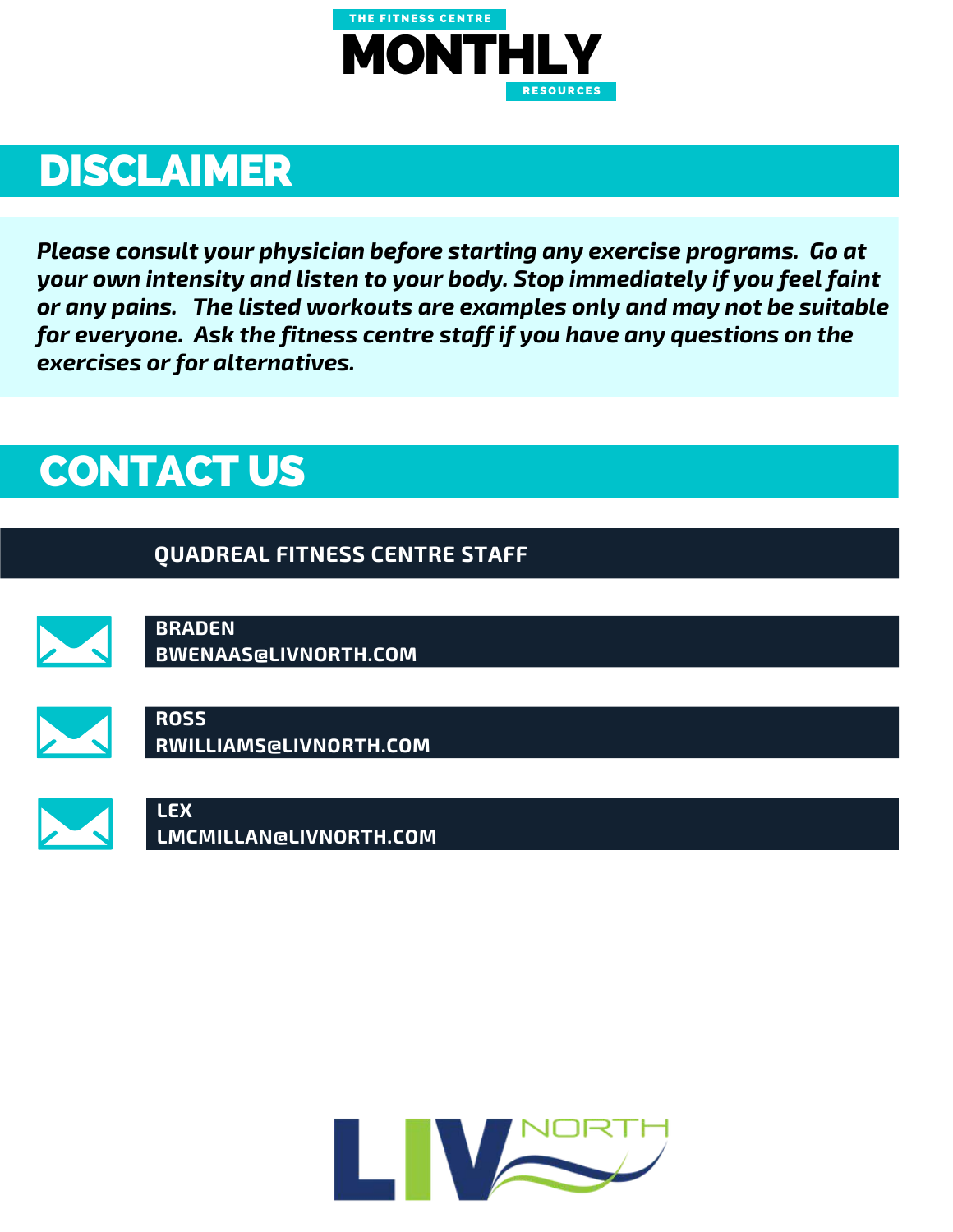# WARM-UP/COOL-DOWN

*Ensure to properly warm-up before every workout, as well as allow time to cool-down and stretch after each workout. Below are some examples of warm-up exercises and cool-down routines.*

## ACTIVE WARM-UP

- 10 Torso twists.
- 10 Forward lunge + twist on each side.
- 10 Squats.
- 10x Overhead reach on each side.
- 10x Arm circles and flyes.
- 50x High knees or skips.
- 50x Butts kicks or hamstring curls.
- 10x Back arches.
- 10x Plank to sprinter lunge.
- And/Or 5-10 minutes light cardio.

# COOL-DOWN

Spend 5-10 minutes stretching/rolling. Sample stretches below:



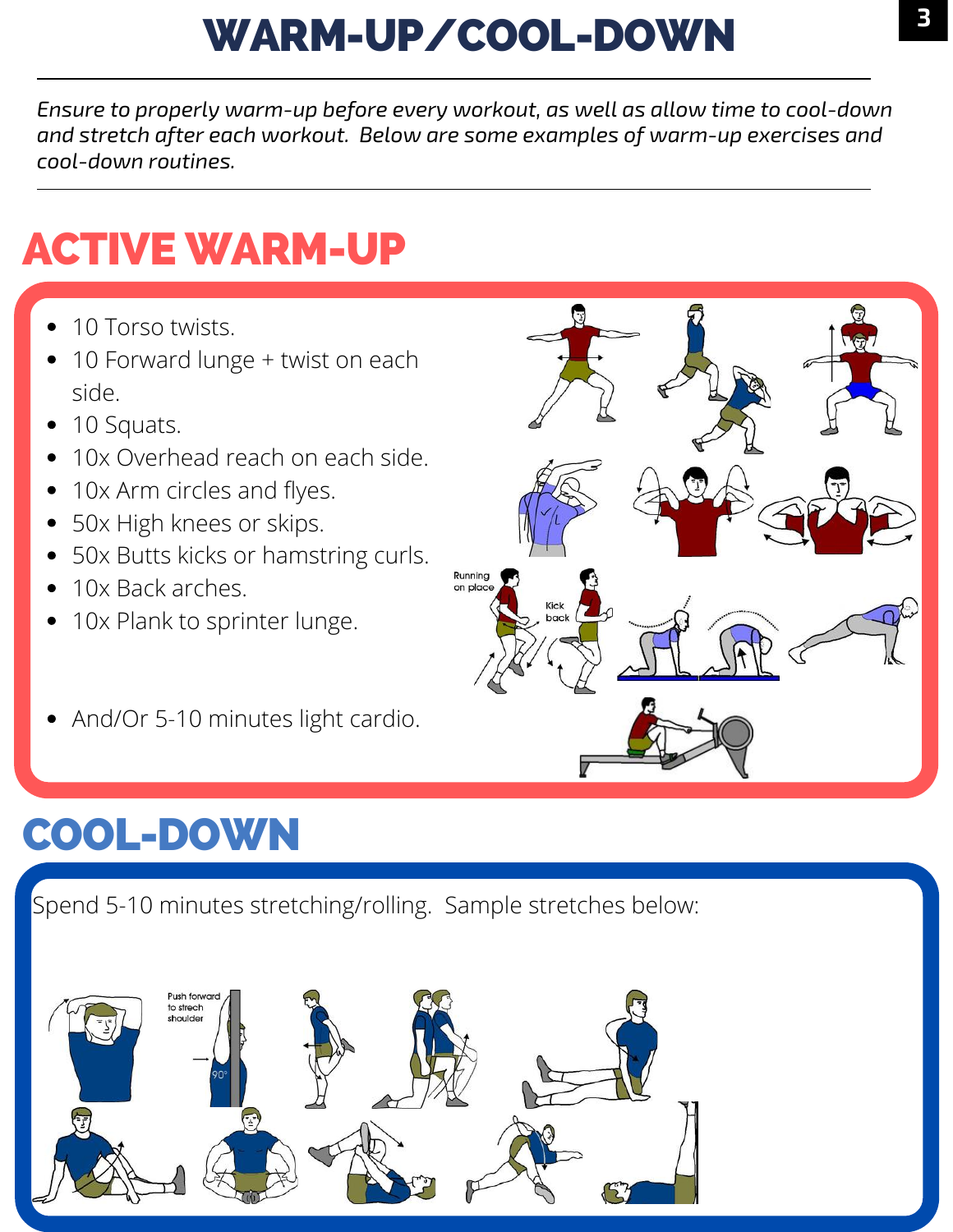## WORKOUT OF THE MONTH **<sup>4</sup>**

### **Hang Ten - Time to hit the surf!**

**BY: ROSS WILLIAMS RWILLIAMS@LIVNORTH.COM**

Summer's coming, and what could be better than a summer spent at the beach and catching a few waves? Given our landlocked status, Alberta's not exactly know as a surfing hotspot, But with travel restrictions easing a trip to the beach is in the grasp of many. Wanna give surfing a shot? Read on, Big Kahuna!

Surfing requires a combination of strength, balance and endurance. Strength to propel your board and body into the water, balance to remain on the board while riding the wave, and endurance to get you back to shore and out to the waves again. Total body fitness is a necessity - upper body fitness (chest, upper back, arm and shoulder muscles) is vital for paddling into open water, and pushing yourself up on to your feet on the board; strong leg muscles are also important, as they will helping you to squat and maneuvering in the water. Finally, a stable core for balance and spinal support and to protect the back from injury.



#### **5 exercises for surf training**

#### **1. Twisting burpees**

Burpees include the explosive action of jumping up on your board. The push-up and the jump are included, and the twist challenges both core and balance.

In a squatting position, place your hands on the ground in front of you. Lean forwards onto your hands, then jump both feet backwards together into a push up position. Perform a push-up, then jump feet forwards so they are near your hands again. Explosively leap in the and raise your arms above your head while twisting, completing a 180-degree turn. When you land (facing the opposite way), repeat the action.

\*If combining the push-up and the jump are difficult at first, just focus on the jump up and perform the push-up in a separate action. Work into combining the two.

#### **2. Walking lunges**

Lunges cover all of the lower-body bases: buttocks, hamstrings, thighs and hip muscles are all engaged, while the walking element improves both agility and balance.

Starting with your feet together, take a large step forward with your right leg. As the right foot lands, lower your left knee towards the ground and perform a lunge. Focus on lowering yourself down, and not forwards (do not extend right knee over the toes). Push up and forward with your legs, bringing the left foot off the ground. Place it all the way in front so you take a large step forward. Drop into a lunge again and repeat steps.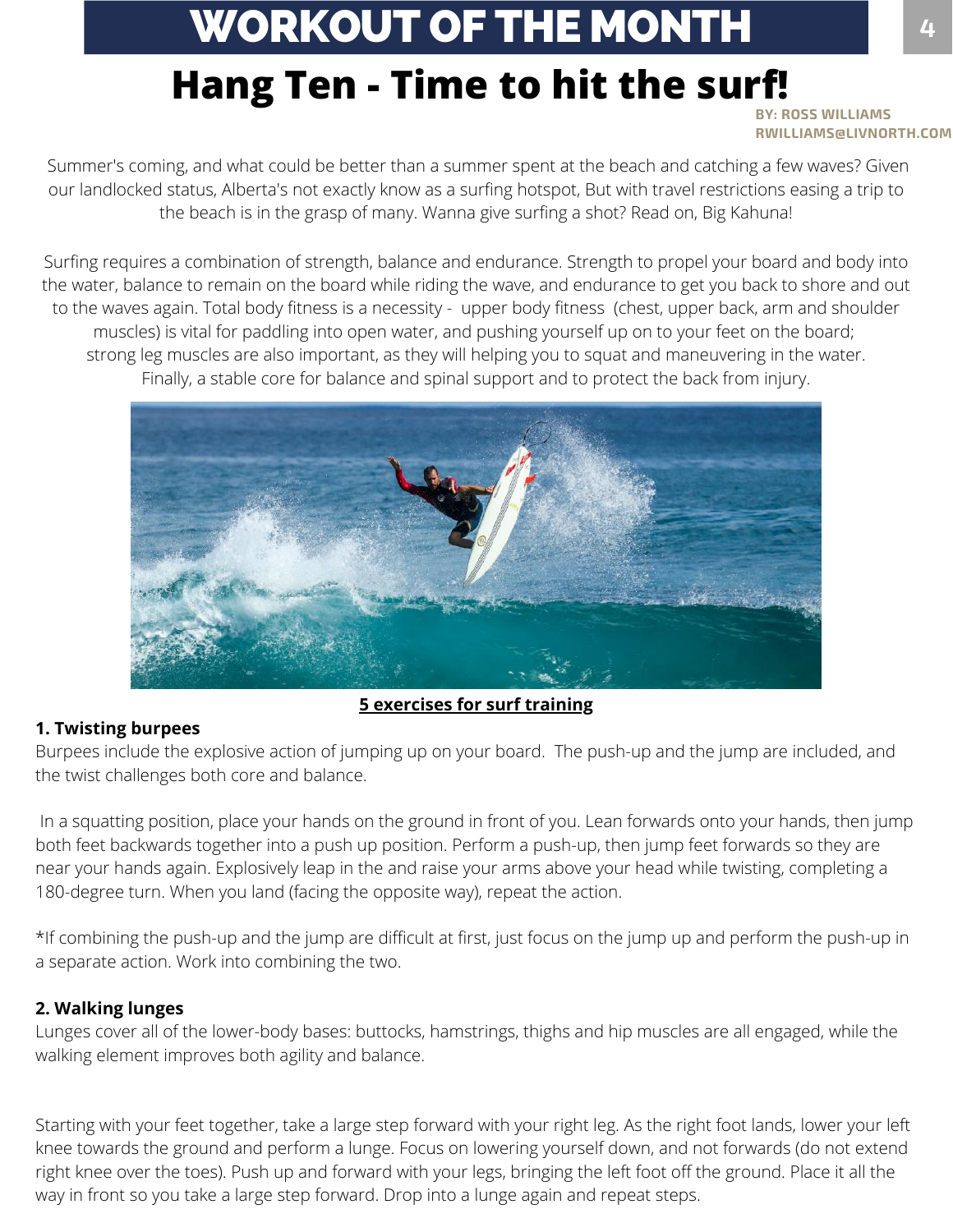#### **3. Straight arm pullovers**

This exercise uses the same action as paddling, and strengthens/maintains flexibility in the arms, upper back, chest and rear shoulder.

Using a light-to-moderate weight, lie face-up on a bench or fitness ball, holding a kettlebell, dumbbell or weight plate above your head. With arms straight, slowly take the weight back in an arc away from your body until you feel a stretch in your shoulders. With a soft bend at the elbow, pull the weight back over your head to the starting position. Repeat.

#### **4. Single foot planks**

The plank engages all the muscles of the core that support your spine and introduces instability to improve balance.

Lie face down resting on your forearms with feet shoulder width apart. Raise your body off the ground, keeping the torso straight and rigid. Lift one leg up to the height of your shoulders (do not rest it on your other foot). Keep the core engaged and hold for as you can. Make sure to perform a set on each foot.

#### **5. Superman stretch**

This exercises targets the group of muscles running down the length of your back, and replicates the position you hold on a surfboard while paddling.

#### How to

1. Lie face down with arms outstretched in front of you. Focus on using the back muscles as you slowly lift both arms and legs approx. 15-centimetres from the floor. Keep legs and arms straight and hold for approx. 30 seconds. Lower your limbs back to the ground with control and repeat.

#### **Balance**

Balance is taken for granted since we spend our days on stable surfaces, so it is an important of surf training (and it's not bad for daily life, either!) Balance training will result not only in faster reaction time, but will also help stabilize the joints and prevent injury. Single leg exercises are particularly beneficial.

- Single-Leg Balance Drills such as hopping, closed eye balance or upper body rotations are all simple and basic exercises.
- Exercises standing on a balance board or Bosu ball  $\bullet$
- Single-Leg Exercises  $\bullet$
- Split Squats  $\bullet$
- **Lunges**

#### **Core Training**

The core is comprised of many muscles in your trunk which help stabilize and transmit movement and power throughout the body. Remember to train the core in integrated instead of isolated movements. Using equipment such as medicine balls, cables and fitness balls are excellent for core integration, and can be inserted into your usual weight routines. Some helpful exercises include:

- Fitness ball jackknife
- Medicine ball or cable chops
- Fitness ball rollouts

#### **Endurance,**

Endurance can be developed byboth weight training (low weight /high repetition) or by cardio exercise (30+ minutes/session)., Any type of cardio will do – certain exercises are more beneficial than others (rowing and elliptical machines, which use the entire body) - but as always, the one you like to do best is the correct one for you.

#### **Works cited/continued reading:**

https://www.blackmores.com.au/energy/how-to-get-fit-for-surfing https://www.booksurfcamps.com/news/best-surfing-exercises https://www.surfertoday.com/surf-training https://surfexpedition.com/get-fit-for-surfing-10-exercises-that-make-learning-to-surf-way-easier/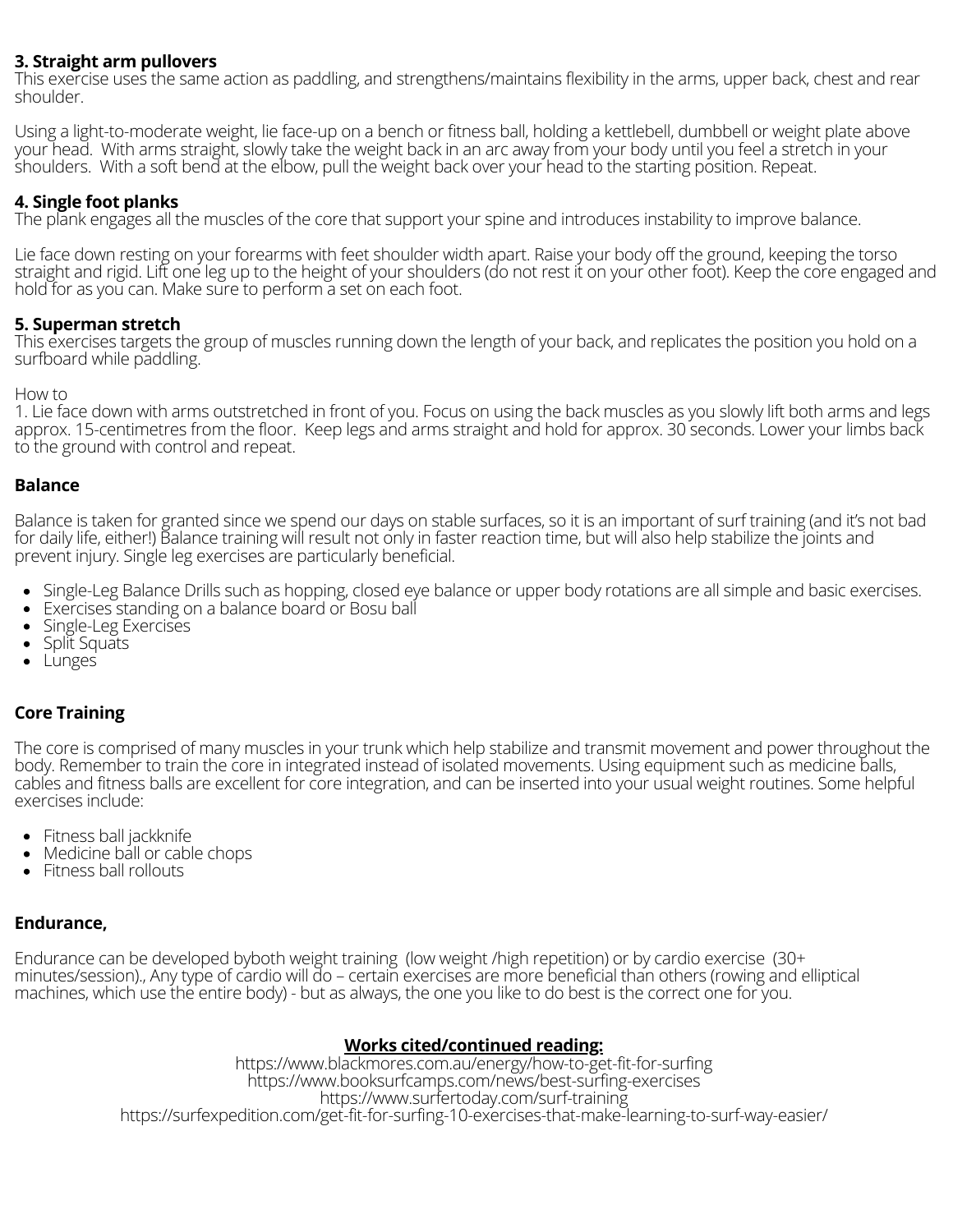**BINGO** Mindfulness

Mindfulness BINGO is a challenge that can be as long or as short as you would like. Work togehter with your kids or family members to try and accomplish this bingo card as a team! Click on the underlined words for a link to information on the task. Put a sticker, stamp or draw a checkmark on the boxes you complete.

| <b>Morning</b><br>Gratitude:<br>write down 5<br>things you are<br>grateful for   | Make your<br>favorite<br>breakfast<br>and really<br>enjoy the<br>flavors        | Complete<br>a 15<br>minute<br>stretch<br>break                                                 | Complete<br>10 rounds<br>of box<br>breathing                        | Take an<br>afternoon off<br>work to do<br>something<br>you love         |
|----------------------------------------------------------------------------------|---------------------------------------------------------------------------------|------------------------------------------------------------------------------------------------|---------------------------------------------------------------------|-------------------------------------------------------------------------|
| Take a bath,<br>spice it up<br>using<br>bathbombs or<br>bubble bath &<br>candles | Try a short<br>morning Yoga<br>session first<br>thing when<br>you wake up.      | <b>Evening</b><br><b>Reflection:</b><br>Write down 5<br>great things<br>that happened<br>today | Create a<br>vision<br>board                                         | Listen to one<br>of the<br><b>Health Hub</b><br>mindfulness<br>sessions |
| Read a<br>book,<br>cover to<br>cover                                             | Write down<br>5 goals you<br>want to<br>achieve by<br>the end of<br>2022        | <b>FREE</b>                                                                                    | Go on a nature<br>walk and tune<br>into the<br>beauty around<br>you | Print and<br>physically<br>color this<br>picture                        |
| Try a 15<br>minute<br>stretch<br>break on<br>the Health<br>Hub                   | Complete a<br>random act<br>of kindness<br>and write it<br>down                 | Choose a<br>mantra and<br>repeat it every<br>hour today                                        | Book a<br>massage<br>and get<br>pampered                            | 1 day<br>social<br>media<br>free                                        |
| Take 5<br>minutes in<br>your work<br>day to close<br>your eyes<br>and sit quiet  | Write a list<br>of all the<br>positive<br>events in<br>your life<br>during 2022 | Clean out<br>your closet<br>and give<br>away old<br>clothes                                    | Make a new<br>meal using<br>healthy<br>ingredients                  | Play with a<br>furry friend                                             |